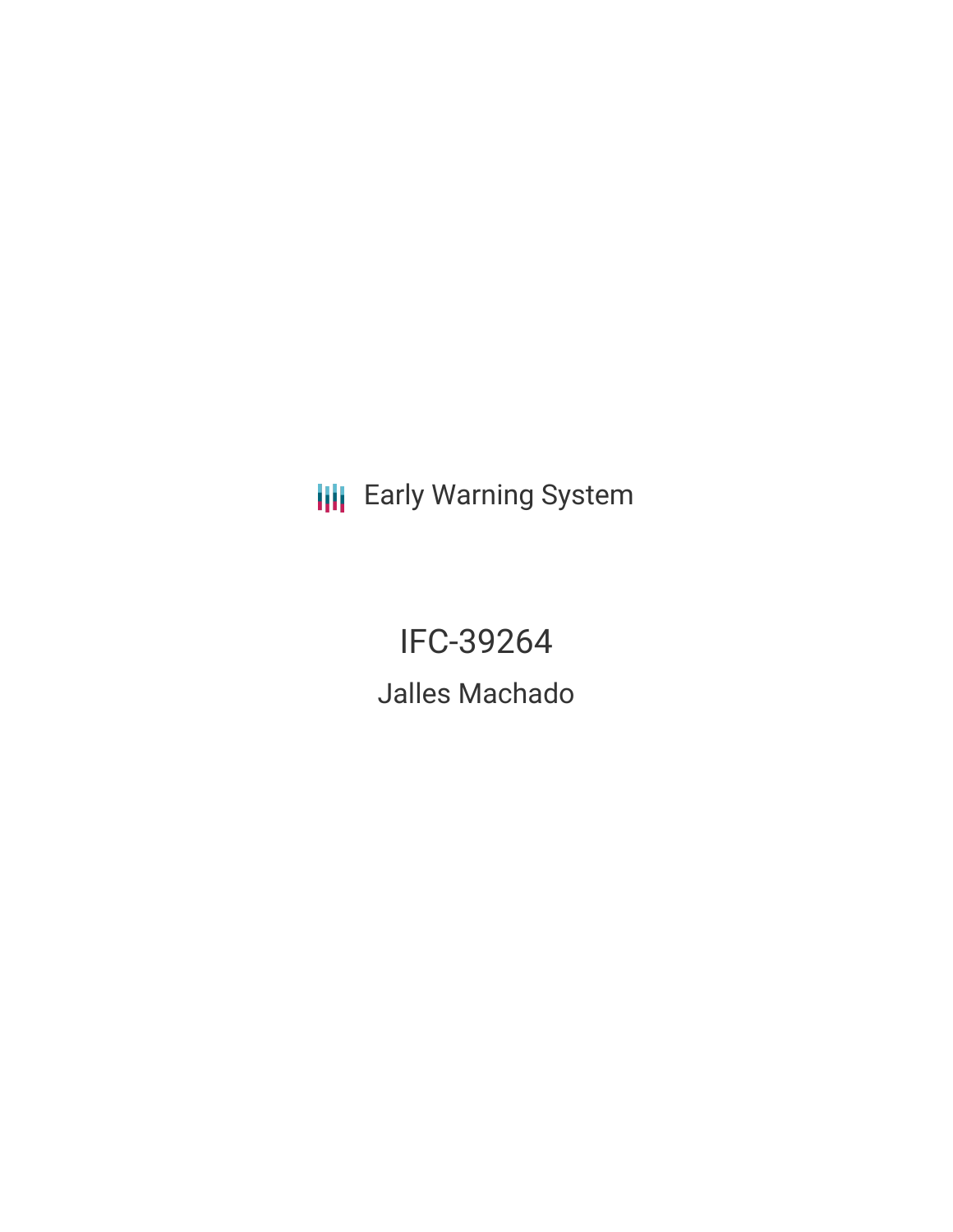

## **Quick Facts**

| <b>Countries</b>              | Brazil                                  |
|-------------------------------|-----------------------------------------|
| <b>Financial Institutions</b> | International Finance Corporation (IFC) |
| <b>Status</b>                 | Approved                                |
| <b>Bank Risk Rating</b>       | B                                       |
| <b>Voting Date</b>            | 2017-10-06                              |
| <b>Borrower</b>               | <b>JALLES MACHADO SA</b>                |
| <b>Sectors</b>                | Agriculture and Forestry, Energy        |
| <b>Investment Type(s)</b>     | Loan                                    |
| <b>Loan Amount (USD)</b>      | \$34.00 million                         |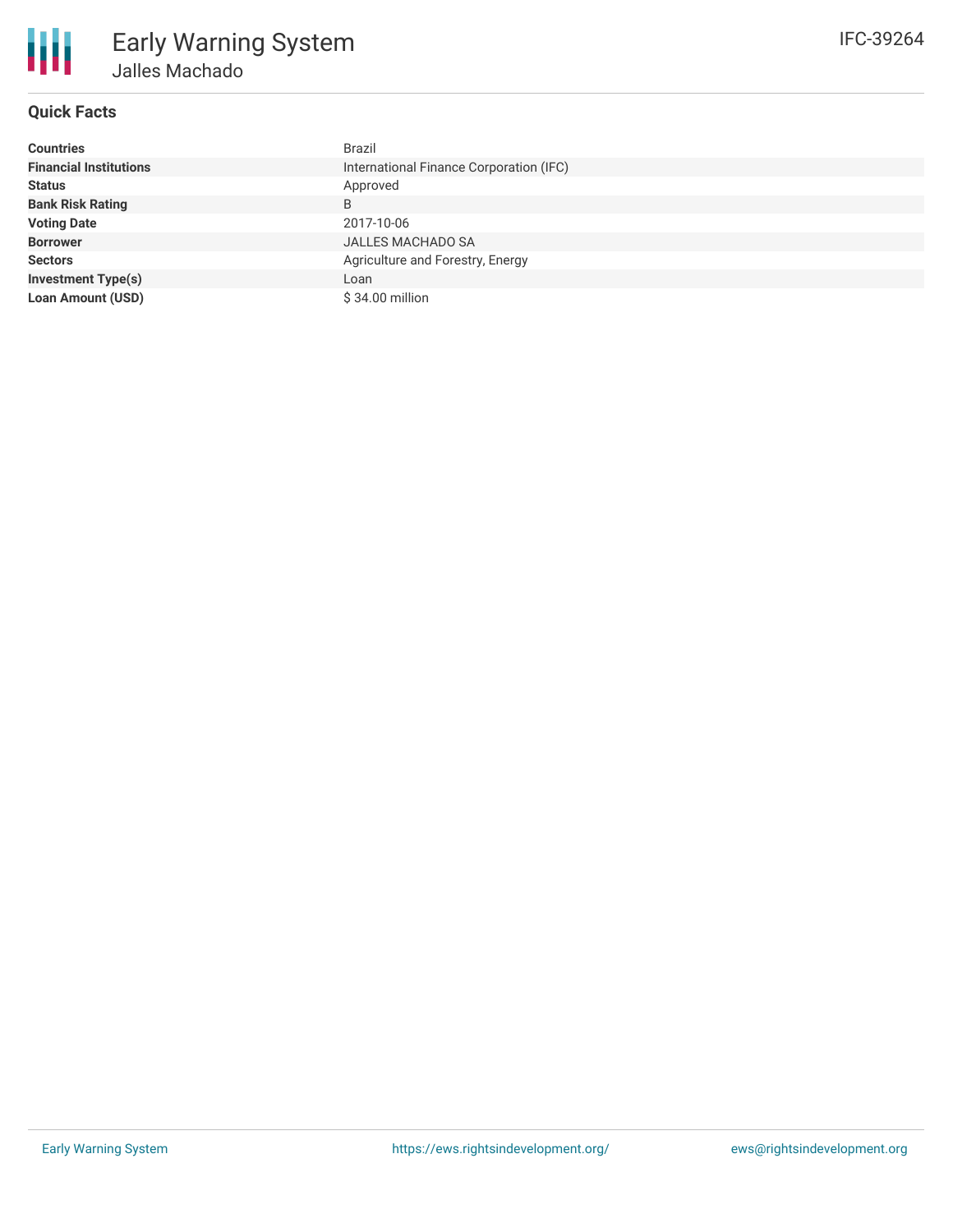

# **Project Description**

Jalles Machado S.A. ("Jalles Machado" or the "company") is a sugar/ethanol producer in Brazil operating two mills, Jalles Machado and Otavio Lage in the State of Goiás in Brazil. The company has a crushing capacity of 4.6 million tons/year of sugarcane and operates over 65.4 thousand hectares of land under cultivation for sugar cane. During FY17, the company produced 187.7 thousand tons of sugar (conventional and organic), 67,300 m3/year of anhydrous ethanol and 134,400 m3/year of hydrous ethanol and generated 279,389 MWh electricity through cogeneration.The proposed investment will support the company's investment program to (i) plant 20,646 ha of sugarcane, including 3,000 ha of planting expansion, (ii) install a white sugar processing plant at the Otavio Lage mill with capacity of 750 tons of sugar per day, and (iii) irrigation of 3,500 ha which includes fertigation using vinasse. The latter will consist of subsurface drip (250 ha) and pivot irrigation (3,250 ha).

# Expected Development Impact

(i) Support the expansion of a globally competitive sector: The investment will support the development of Brazil's sugar and ethanol industry, one of the most important sectors in the Brazilian economy, by helping one of the leading companies to improve efficiencies and upgrade its operations. (ii) Promote climate change mitigation: The project will support climate change mitigation by increasing efficient production of biofuels. Hydrous ethanol made from sugarcane is the most competitive CO2 alternative to gasoline and one of the "greenest" fuels. (iii) Strengthen a frontier region: The Company's operations are located in Goianesia, part of the Cerrado region, where the project will be undertaken. By expanding the company's activities, the project will create about a 100 new jobs and contribute to government revenues in a region that is highly dependent on the agricultural sector for income generation but has lagged behind national averages in terms of development indicators. (iv) Contribute to government revenues: The Brazilian agribusiness sector is highly competitive globally and is key to the economy in terms of its capacity to raise government revenues. This investment will allow the Company to expand its operations and will contribute to the growth of the Brazilian economy.

## IFC's Expected Role and Additionality

(i) Long-term Financing: IFC's involvement will provide the Company with the necessary financing for its capital expenditures which is not otherwise available in the market on comparable terms. (ii) Mobilization: IFC will mobilize additional long-term capital from a commercial bank through the B-Loan program, expanding the Company's access to finance further. (iii) Environmental and Social Standards: By introducing the Performance Standards on Social and Environmental Sustainability, IFC will help Jalles Machado further improve its sustainability practices. (iv) Corporate Governance: IFC will help Jalles Machado strengthen its Corporate Governance policies and practices by implementing the Corporate Governance Improvement Plan.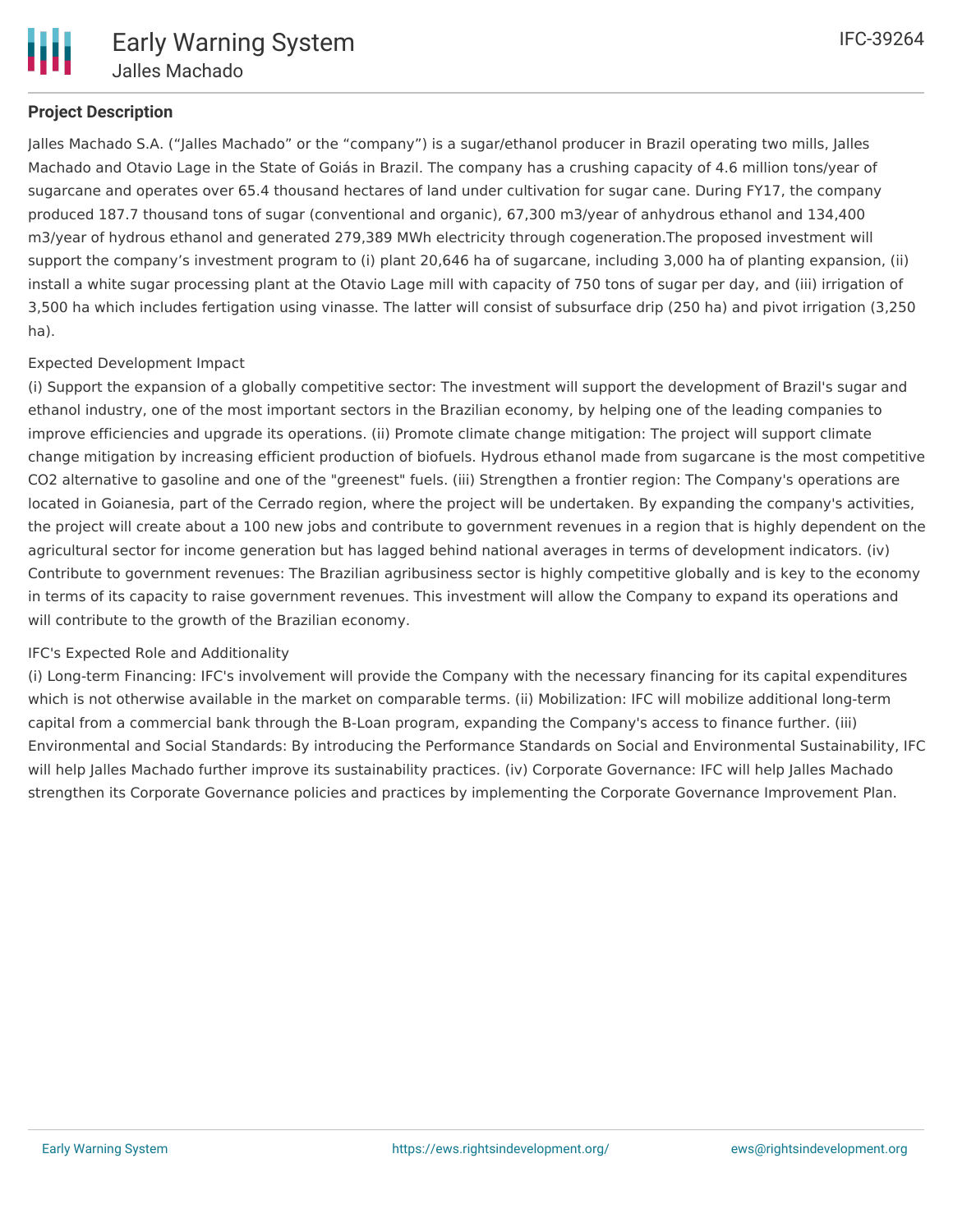

### **Investment Description**

• International Finance Corporation (IFC)

IFC is considering a financing package of an A-Loan of up to US\$34 million.